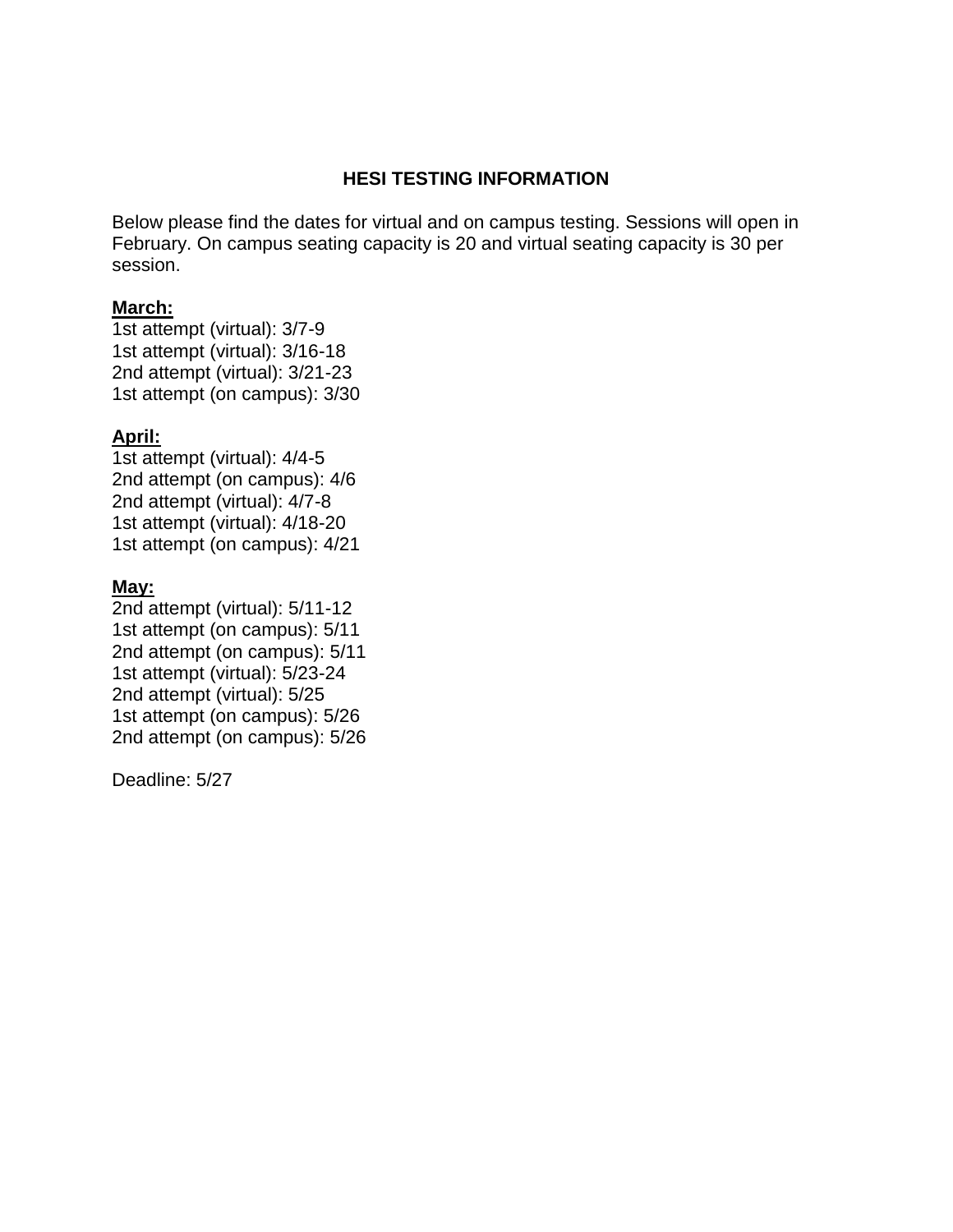

# Sample Cover of Study Guide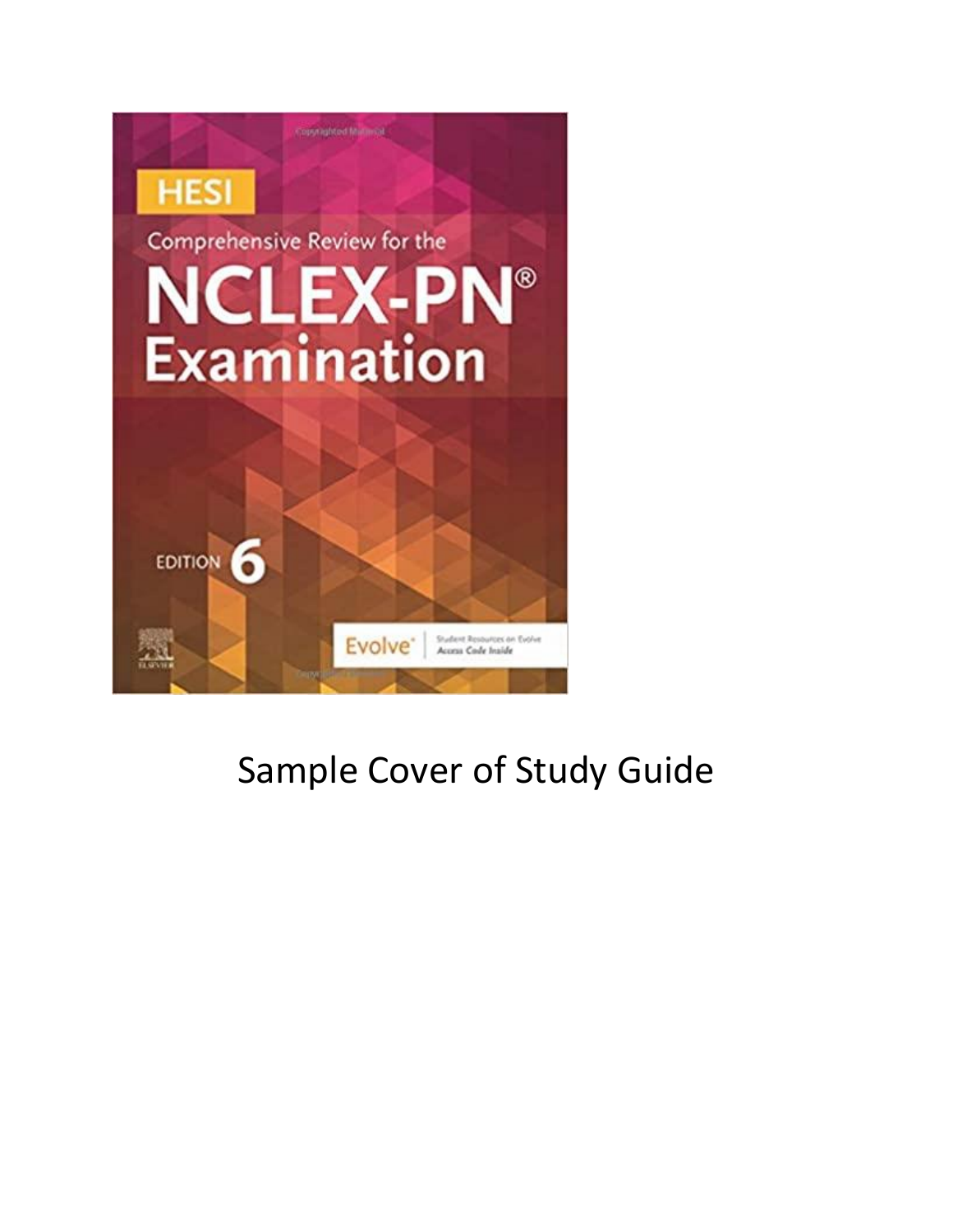

# **HESI LPN-ADN Entrance Exam (Virtual)**

Elsevier has partnered with ProctorU to virtually proctor the HESI LPN-ADN exam – meaning you can take the exam from home. The HESI LPN-ADN Entrance Exam is an admission assessment for students interested in enrolling in the RN program. The exam identifies your strengths and weaknesses in PN/VN content areas, and the possible need for remediation prior to the entrance into the program. **There are only 2 attempts allowed per application period and the exam time limit is two hours.** 

#### **Steps before scheduling your exam:**

- Sign in at tstc.edu/Testing-Hgn (New users will be assessed an annual one-time non-refundable \$5 scheduling fee)
- Choose a group: HESI LPN-ADN (Virtual).

● Choose exam section: HESI LPN-ADN Entrance Exam (1st Attempt or 2nd Attempt) ● Complete the required information & read the exam acknowledgements

- Click Add to Cart
- Click Complete Registration
- Click Continue

● Complete the credit card fields and Continue (a confirmation email will appear on the screen). ● **\*\*Please allow 24 business hours for you to receive an email with further payment & scheduling instructions. \*\*** 

## **Testing Fees & Requirements**

- Total cost is \$79 (mobility exam + ProctorU)
- A valid current government-issued picture ID
- Be sure to have your HESI username/password to start your exam
- Testing of equipment must be completed and successful prior to testing day. Please check the compatibility of your device here.

#### **Study Resources**

- https://evolve.elsevier.com/studentlife/hesi.html
- https://evolve.elsevier.com/education/hesi/nursing-lpn-lvn/

For more information, please contact testing@tstc.edu or (956) 364-4310/ (956) 364-4308.

To request testing accommodations, please contact the Access and Learning Accommodations Office at [adarequest@tstc.edu.](mailto:adarequest@tstc.edu)